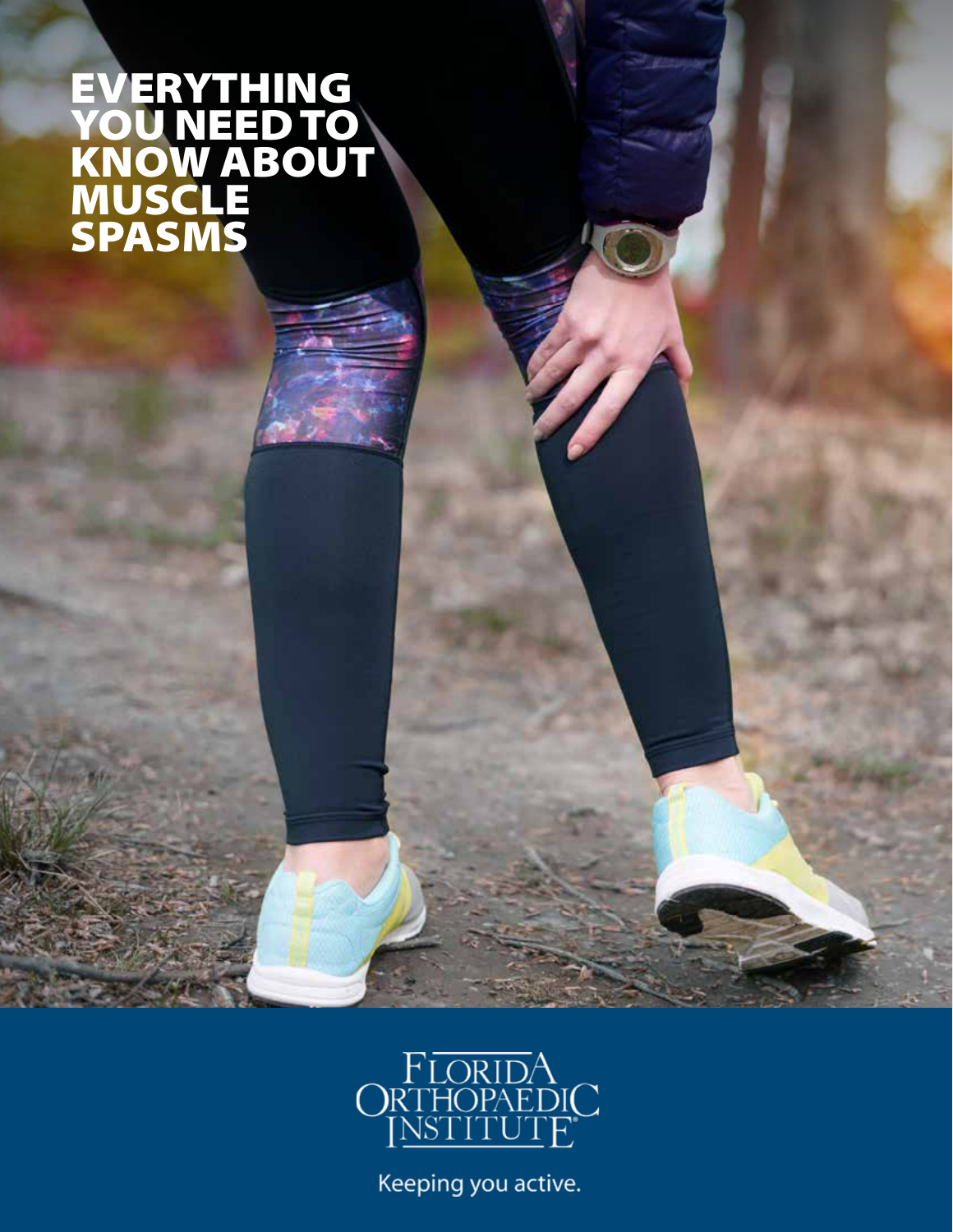**A muscle spasm is when a muscle suddenly squeezes on its own. They are also known as a cramp or "charlie horse." Muscle spasms can cause sharp pain that lasts a few seconds or several minutes. If the spasm is strong enough, it can leave a lump on the muscle. Muscle spasms usually affect the thighs, calves, feet, arms, and hands.**

**Muscle spasms are involuntary contractions of a muscle. They occur suddenly and do not relax for a few seconds to several minutes. Several factors or triggers may cause muscle spasms, such as strenuous exercise and dehydration. In most cases, muscle spasms can be treated with home remedies, but the muscle spasms may be a symptom of another condition that needs medical treatment. It is important to regularly stretch and condition your muscles to prevent muscle spasms altogether.**

## MUSCLE SPASMS OVERVIEW ANATOMY

**Muscles are bundles of fibers that contract and expand, which causes movement. When these muscles are regularly stretched and conditioned, their bundles of fibers lengthen, allowing them to contract and tighten more vigorously during exercise. When these muscles are poorly conditioned, they are more susceptible to fatigue, altering spinal neural reflex activity. When muscles are fatigued, their oxygen supply is depleted, leading to the buildup of waste products and spasms. When a cramp begins, the spinal cord stimulates the muscle to keep contracting.**

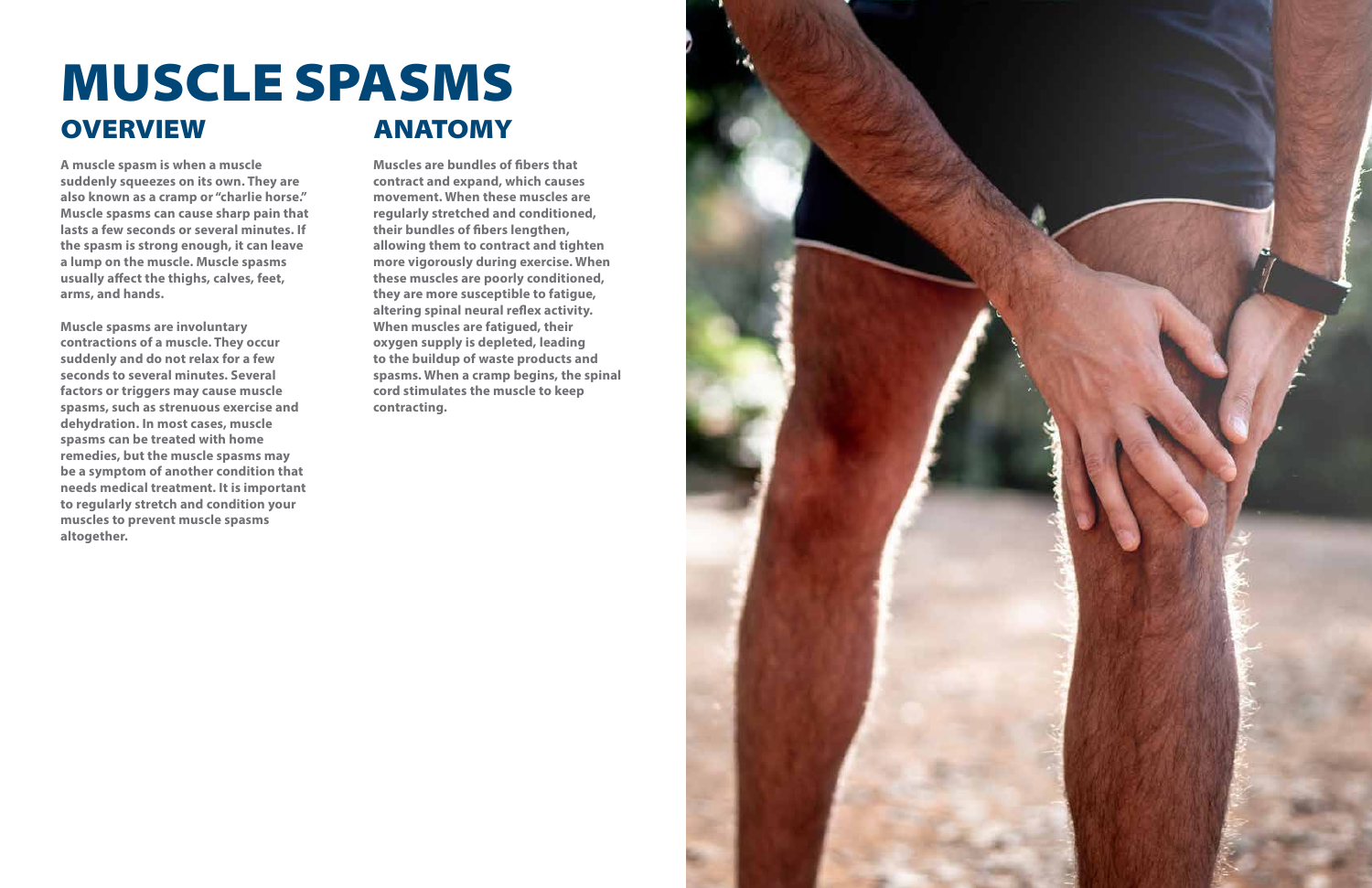**A muscle spasm, also known as a muscle cramp or "charley horse," is an involuntary muscle contraction that occurs suddenly and does not relax. Although muscle spasms can happen to any muscle, the most commonly affected muscle groups are:**

**•Back of the lower leg/calf. •Back of the thigh. •Front of the thigh. •Feet, hands, and arms. •Abdomen and ribcage.**

**The exact cause of muscle spasms is unknown. Some researchers believe poor stretching and conditioning, muscle fatigue, exercising or working in intense heat, dehydration, and depletion of salt and electrolytes contribute to muscle spasms.**

# DESCRIPTION & SYMPTOMS MUSCLE SPASMS

**Those at the highest risk of getting muscle spasms include infants, young children, and people over the age of 65. Other factors that can put people at a greater risk for muscle spasms include:**

- **•Certain medications.**
- **•Being overweight.**
- **•Illness.**
- **•Overexerting during work or exercise.**

**Muscle spasms are most common among athletes – specifically endurance athletes like marathon runners.**

**Muscle spasms range in intensity and can be mild to extremely painful. A spasm may cause the muscle to feel hard to the touch, appear visibly distorted, or twitch. These spasms can last anywhere from a few minutes to a few hours and may reoccur many times before they entirely disappear.**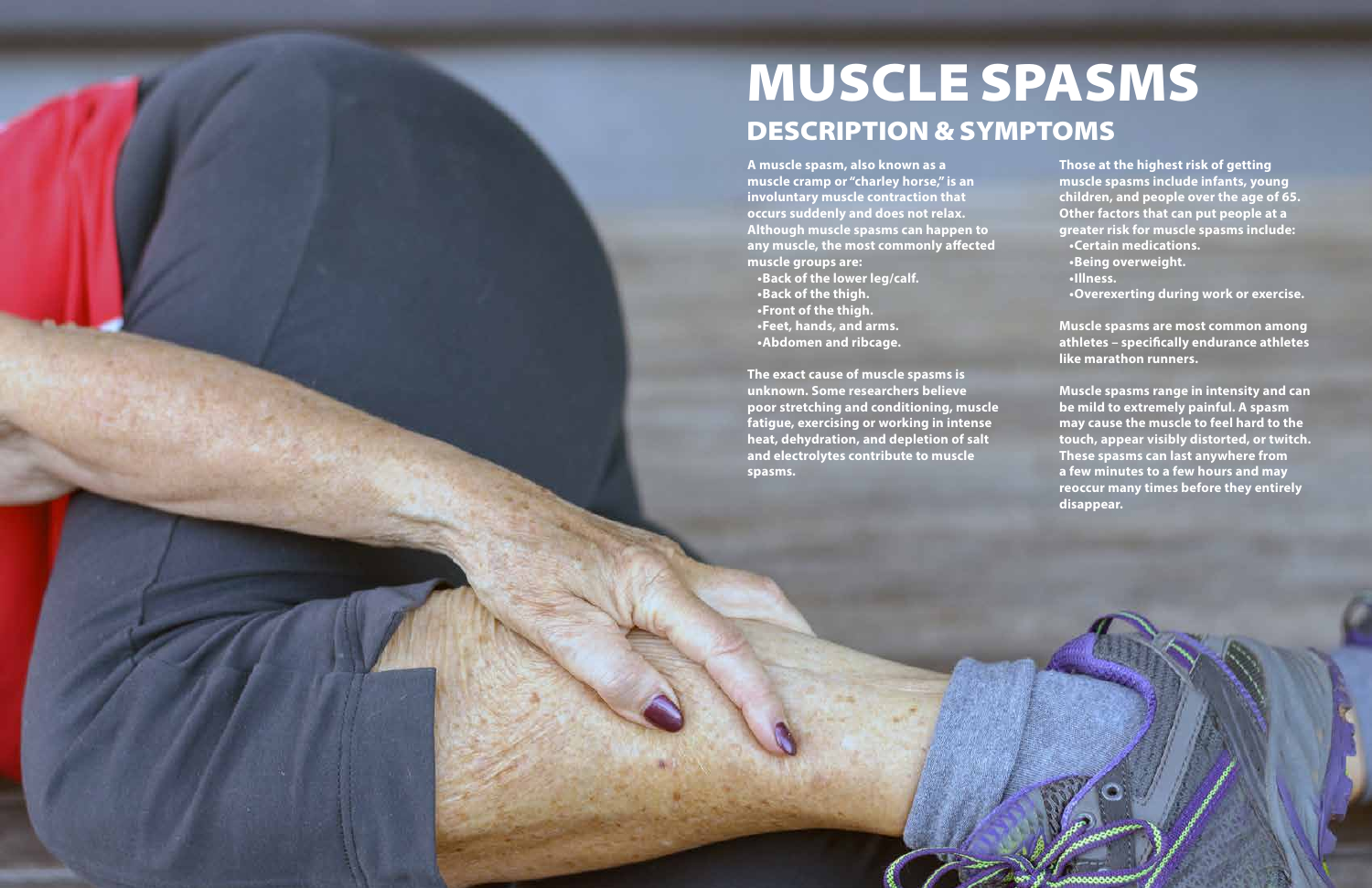**Although most muscle cramps are non-threatening, sometimes they can indicate a serious medical condition. See your Florida Orthopaedic Institute physician if your cramps are severe, happen frequently, respond poorly to simple treatments, or are not related to obvious causes like strenuous exercise. You may have problems with circulation, metabolism, hormones, nerves, nutrition, or medications.**

### DIAGNOSES, HOME TREATMENTS & NEXT STEPS DIAGNOSES HOME TREATMENTS

**Muscle spasms can be a symptom of many conditions that range from minor to severe, such as spinal nerve irritation or compression, thyroid disease, narrowing of the spinal canal, hardening of the arteries, chronic infections, cirrhosis of the liver, and Lou Gehrig's disease.**

**Your Florida Orthopaedic Institute physician will check all other symptoms you may have, decide what your exact condition is, and create a treatment plan based on the results of your diagnosis.**

**Muscle spasms usually go away on their own without having to see a doctor. When a muscle spasm occurs, you should:**

- **•Stop whatever activity triggered the cramp.**
- **•Gently stretch and massage the muscle, holding it in a stretched position until the cramp goes away. •Apply heat to tight/tense muscles.**

**To avoid future cramps, do regular flexibility stretches and exercises before and after you work out to stretch muscle groups most prone to cramping. Some of the best muscles to stretch are the calves, hamstring, quadriceps.**



### NEXT STEPS